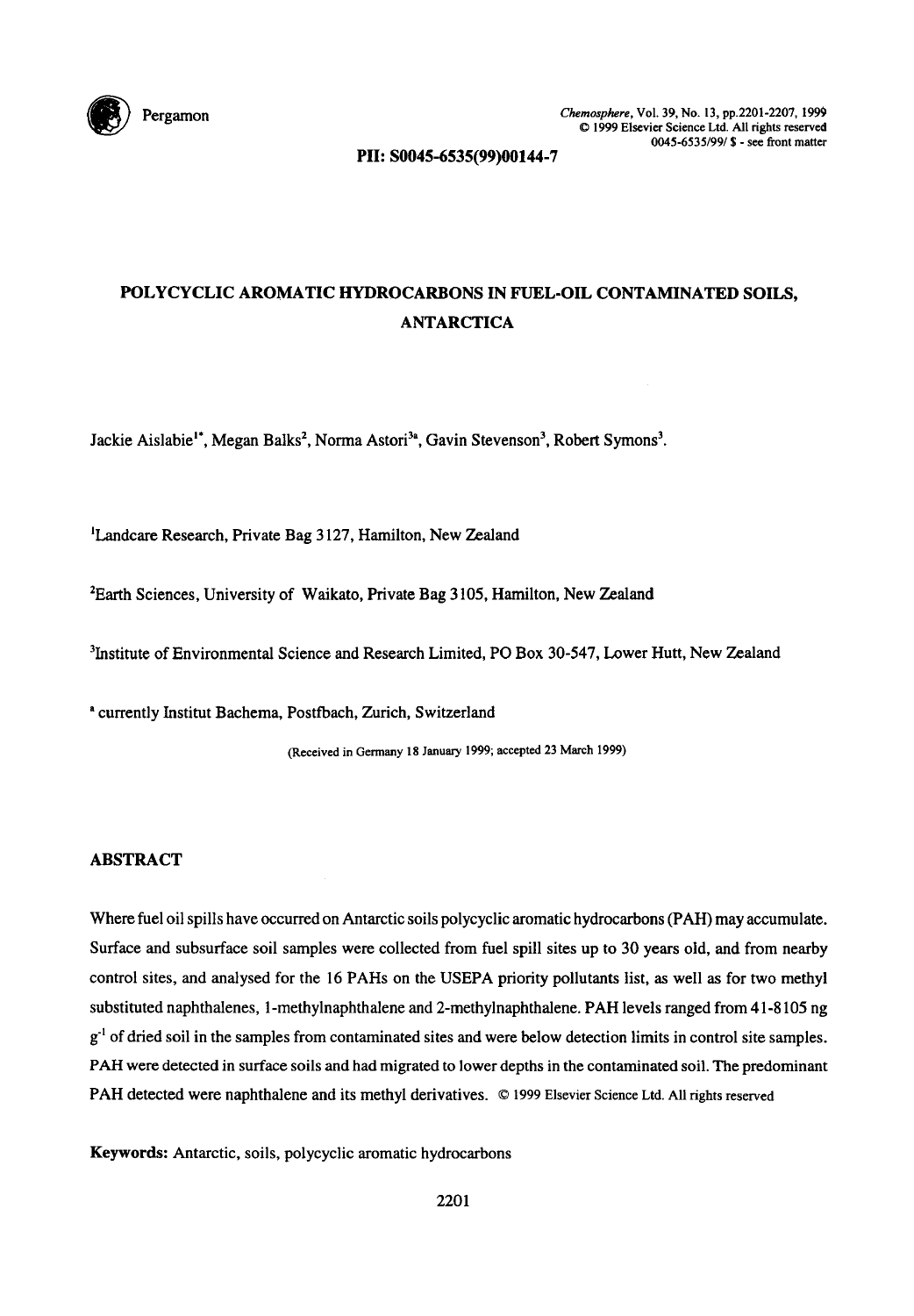## INTRODUCTION

Antarctica is one of the largest and most pristine wilderness areas left on earth. The main human activities in this area are scientific research, tourism and fishing, and all of these activities require fuels for transport and energy. As marine and ice-free regions are considered particularly vulnerable to oil contamination, petroleum hydrocarbons are potentially the most likely source of pollution in the Antarctic [1]. While there have been a number of investigations of hydrocarbon contamination in marine ecosystems in the Antarctic [2, 3, 4] very little is known about the impact of hydrocarbons on land.

Accidental fuel spills on land occur mainly near scientific stations where storage and refuelling of aircraft and vehicles can result in spills [1]. Fuel spills have been reported at McMurdo Station [5], Marambio Base [6] and Faraday Research Station [4]. Oil contamination of soil was also a consequence of the Dry Valley Drilling Project [7]. Generally the areas contaminated by terrestrial fuel spills are localised; however runoff, from soil has contaminated sub-tidal sediments [8]. Petroleum hydrocarbons have been detected in soil from McMurdo Station [5], Scott Base, the former Vanda Station and the old Marble Point camp site within the McMurdo Dry Valley Region (Figure 1) [9], and in soil from around the H. Arctowski Polish Station [ 10] and Palmer Station on the Antarctic Peninsula [8]. The more toxic polycyclic aromatic hydrocarbons (PAH) have been shown to accumulate in soils from Palmer Station [8] and Grytviken Whaling Station [1] in the Antarctic Peninsula Region.

Chemical characterisation of the hydrocarbon contaminants in soils from Scott Base has identified both n-alkanes and aromatic compounds with less than three rings [9]. In this study we determined the PAH content of fuel oil-contaminated soils and nearby control soils from three locations within the McMurdo Dry Valley Region (Figure 1): around Scott Base, Marble Point and the Wright Valley near Lake Vanda.

#### MATERIALS AND METHODS

#### *Soil collection*

Soil samples for PAH analysis were selected from around an operational scientific research station, Scott Base and the site of two former facilities at Marble Point and the Wright Valley near Lake Vanda (Figure 1). Soils in the Scott Base area have beea impacted as a result of establishment and habitation of the base. Two hydrocarbon-contaminated sites were sampled: a storage area for drums of engine oils, and an area beneath the generator room. At Marble Point, the soil sampled was situated near the old Marble Point camp [ 11 ] which was inhabited from 1957 to about 1963. Oil stains were visible on the surface of the soil and it is assumed that they have been there for over 30 years. The surface soil samples selected for analysis from the Wright Valley came from the site of the former Vanda Station [12], where oil stains were visible on the soil surface. Descriptions of the soils are given in Balks et al. (1998) [13]. Using a sterile trowel, soil samples were taken from a range of depths at Scott Base and Marble Point and from the surface at the Vanda station site. In addition, control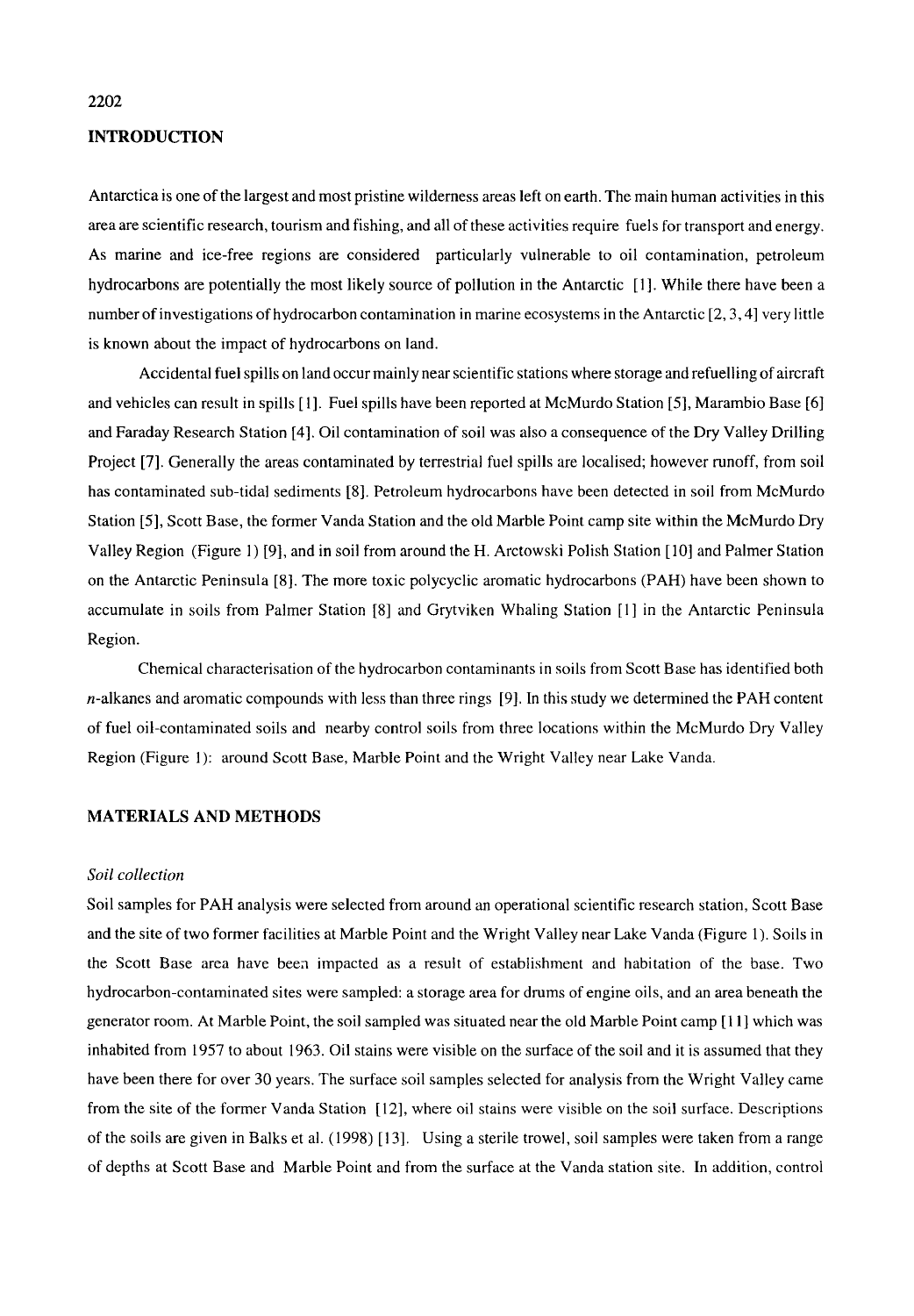surface soil samples were collected at least 30 m from contaminated areas. For PAH analyses approximately 50 g of soil was placed in tin cans, and stored at room temperature until analysis in New Zealand.



Figure 1. Map of the McMurdo Sound - Dry Valley Region of Antarctica

## *Polycyclic Aromatic Hydrocarbon Determination*

Soil samples (10 g) were weighed and placed into cleaned 22 mL stainless steel extraction vessels and spiked with a range of deuterated PAH surrogate standards. Extractions were performed using a Dionex ASE-200 Accelerated Solvent Extractor ( $ASE^{TM}$ ). Approximately 25mL of acetone:hexane (1:1) was used for each sample with the method allowing for a heating period of 5 minutes followed by a static extraction of 5 minutes at 1500 psi and 150°C. After this cycle, fresh solvent was added to the cell and a second static extraction was initiated to complete the extraction. Total time for a single sample was about 30 minutes. Extracts were loaded onto a 5 g silica chromatography column and rinsed with hexane then eluted with hexane:dichloromethane (1:1).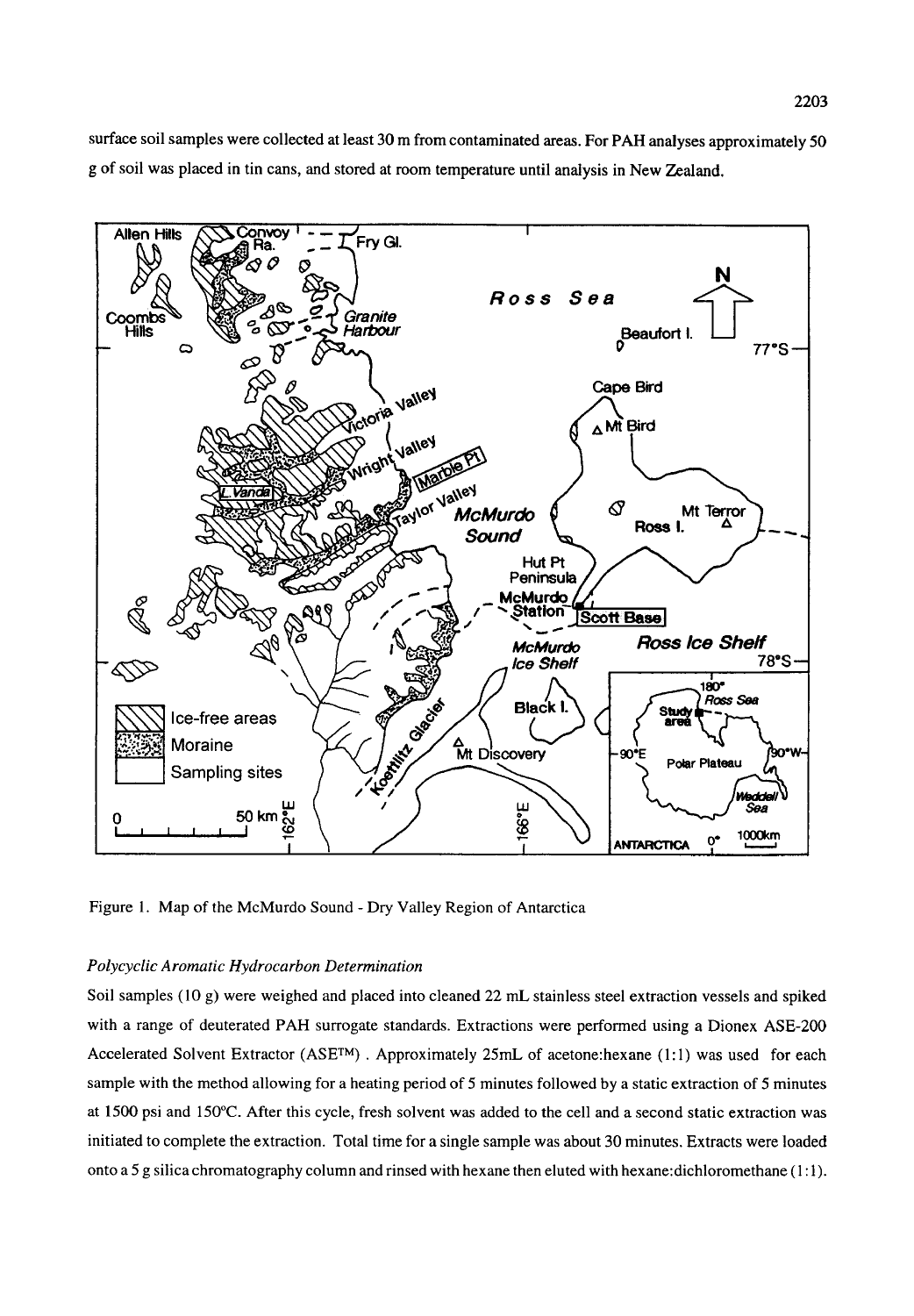The final volumes of the extracts were reduced under controlled conditions using a Zymark Turbovap<sup>TM</sup> concentrator at a temperature of 38 $^{\circ}$ C and using a clean dry nitrogen gas supply. A recovery spike of d<sub>10</sub>-Anthracene was added just before analysis by gas chromatography-mass spectrometry (GC/MS).

GC/MS analyses were carried out on a Hewlett Packard (HP5890 1I GC, HP5972 Mass Selective Detector) system equipped with a J&W DB5-MS capillary column (30 m, 0.25 mm I.D. 0.25  $\mu$ m film thickness). A splitless injection of  $2\mu L$  was performed with an injector temperature of 270°C and an initial helium pressure of 15 psi. The oven temperature program was 50 $^{\circ}$ C for 2 min, heating to 130 $^{\circ}$ C at 45 $^{\circ}$ C min<sup>-1</sup> then 270 $^{\circ}$ C at 15 $^{\circ}$ C min<sup>-1</sup>. Transfer line was set at 290°C. A constant flow of 1.0 mL min<sup>-1</sup> was maintained throughout the run. MS data was acquired over the range 40 to 450 amu.

Identification of the PAH and alkylated PAH was carried out using authentic PAH standards and comparing their retention times and the response of characteristic quantification and confirmatory ions. Quantification of the amounts of PAH contained in the samples was calculated against standard calibration curves constructed for each of the PAH reported and the recoveries of the surrogate PAH compounds relative to the  $d_{10}$ -Anthracene recovery spike.

Moisture contents of the soil samples were determined by drying the soil samples to constant weight in an oven at 105°C.

## RESULTS AND DISCUSSION

Analyses of soil samples confirm that polycyclic aromatic hydrocarbons accumulate in Antarctic soils where fuel oil spills have occurred. PAH levels were elevated at all the contaminated sites but were below detection limits at control sites (Table 1). The concentrations of the PAH in the soils sampled vary due to differences in the mixtures of hydrocarbons spilt, the amount spilled and the time since spillage. At the contaminated sites, PAH levels ranged from 41 to 8105 ng  $g<sup>-1</sup>$  of dried soil. These levels are significantly higher than those reported for Davis Station where concentrations of PAH in soil were generally below 1 ng  $g^{-1}$  [14], and either comparable with or significantly less than those detected in Antarctic soils at Palmer Station [8] and Grytviken Whaling Station [1]. PAH were detected in surface soils and had migrated to lower depths in samples analysed from Scott Base and Marble Point. At Scott Base levels of PAH were higher in subsurface soil at both sites sampled. At the drum storage site 362 ng g<sup>-1</sup> were detected in the 0-2 cm surface soil layer compared with 8105 ng g<sup>-1</sup> in the 2-10 cm depth and 2543 ng  $g^{-1}$  in the 20-30 cm depth. By contrast, levels of PAH in the subsurface soils were less than that of the surface soil in the Marble Point sample. Naphthalene and the methylnaphthalenes predominated in all samples, as has been observed previously for most soils analysed around Palmer Station [8]. Eleven of the 16 PAH on the USEPA Priority Pollutant List were detected in soil from Scott Base and the Wright Valley. No samples contained the high molecular weight PAH benzo(k)fluoranthene, benzo(a)pyrene, indeno(123cd)pyrene, dibenz(ah)anthracene or benzo(ghi)perylene. However, the known carcinogens benz(a)anthracene and fluoranthene were detected [ 15].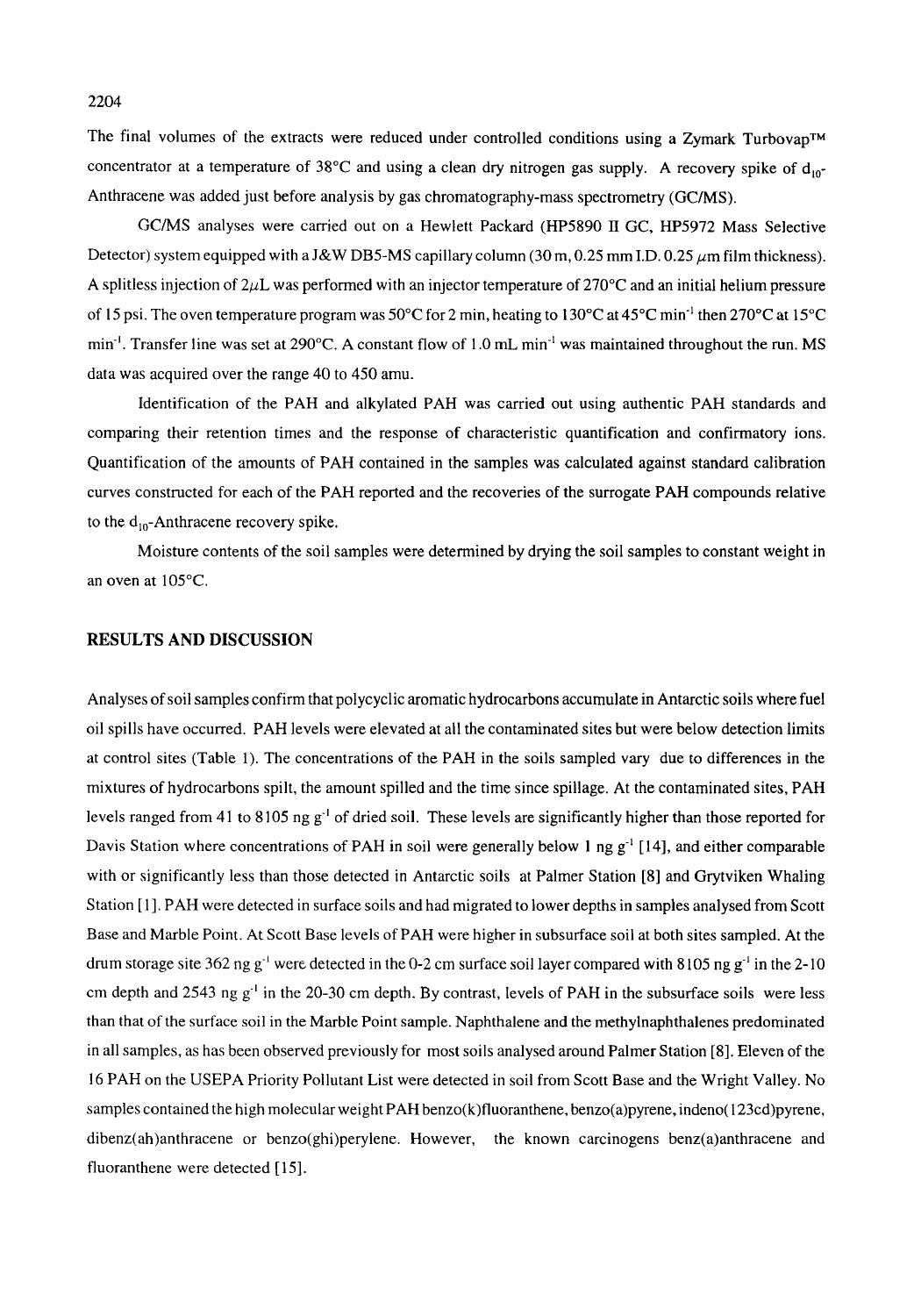| Location                                                                                                                                                                                   |             |             | <b>Scott Base</b> |                         |            |                       |                 | Marble Point    |                 |                 |                | Wright Valley  |          |
|--------------------------------------------------------------------------------------------------------------------------------------------------------------------------------------------|-------------|-------------|-------------------|-------------------------|------------|-----------------------|-----------------|-----------------|-----------------|-----------------|----------------|----------------|----------|
| <b>Site Details</b>                                                                                                                                                                        | Control     |             | Drum Storage Site |                         |            | <b>Generator Site</b> | Control         |                 | Former Base     |                 | Control        | Vanda Station  |          |
|                                                                                                                                                                                            | Site        |             |                   |                         |            |                       | Site            |                 |                 |                 | Site           | Spill Sites    |          |
| <b>Soil Depth</b>                                                                                                                                                                          | $0-5$ cm    | $0-2$ cm    | $2-10$ cm         | $20 - 30$               | $0-2$ cm   | $5-15$ cm             | $0-2$ cm        | $0-2$ cm        | $5-10$ cm       | $20 - 30$       | 0.5cm          | 0.5 cm         | $0-5$ cm |
|                                                                                                                                                                                            |             |             |                   | g                       |            |                       |                 |                 |                 | $\overline{5}$  |                |                |          |
| PAH <sup>*</sup> (ng g <sup>-1</sup> dry                                                                                                                                                   |             |             |                   |                         |            |                       |                 |                 |                 |                 |                |                |          |
| weight)                                                                                                                                                                                    |             |             |                   |                         |            |                       |                 |                 |                 |                 |                |                |          |
| 1-Methylnaphthalene                                                                                                                                                                        | ನೆ          | 125         | 803               | 404                     | 306        | 2820                  | $\sqrt{3}$      | $\sqrt{3}$      | $\delta$        | 50              | $\sqrt{3}$     | $\sqrt{3}$     | 299      |
| 2-Methylnaphthalene                                                                                                                                                                        | 30          | <b>SQ</b>   | 804               | 42                      | 370        | 3015                  | 30              | S               | ನೆ              | $\sqrt{3}$      | $\sqrt{3}$     | $\overline{3}$ | 436      |
| Naphthalene                                                                                                                                                                                | $\sqrt{3}$  | 235         | 6858              | 2310                    | 551        | 3571                  | $\overline{30}$ | 127             | 53              | $\frac{1}{4}$   | $\overline{3}$ | $\frac{4}{6}$  | 244      |
| Acenaphthylene                                                                                                                                                                             | 30          | నే          | 43                | 39                      | 2          | 43                    | $\overline{30}$ | $\sqrt{3}$      | $\overline{30}$ | $\sqrt{3}$      | $\sqrt{3}$     | $\sqrt{3}$     | 137      |
| Acenaphthene                                                                                                                                                                               | $\sqrt{30}$ | $\sqrt{30}$ | 203               | $\overline{\mathbf{3}}$ | 52         | 87                    | 5               | $\sqrt{3}$      | 5               | ನೆ              | ನೆ             | ನೆ             | \$       |
| Fluorene                                                                                                                                                                                   | $\sqrt{3}$  | 39          | 154               | 20                      | 143        | 206                   | $\sqrt{3}$      | $\frac{30}{5}$  | $\sqrt{3}$      | 30              | ನೆ             | ನೆ             | 286      |
| Phenanthrene                                                                                                                                                                               | $\sqrt{6}$  | 89          | 113               | $\overline{a}$          | 425        | 232                   | 30              | 30              | 30              | $\sqrt{3}$      | 30             | 30             | 1052     |
| Anthracene                                                                                                                                                                                 | $\sqrt{3}$  | $\sqrt{3}$  | $\sqrt{30}$       | $\overline{30}$         | $\sqrt{3}$ | $\sqrt{3}$            | ನೆ              | $\sqrt{30}$     | $\sqrt{3}$      | 30              | ನೆ             | ನೆ             | 121      |
| Fluoranthene                                                                                                                                                                               | $\sqrt{30}$ | $\sqrt{30}$ | 161               | $\overline{30}$         | 352        | 38                    | $\overline{30}$ | $\overline{3}$  | $\overline{3}0$ | $\overline{3}0$ | ನೆ             | $\frac{8}{3}$  | 482      |
| Pyrene                                                                                                                                                                                     | $\sqrt{3}$  | ನೆ          | 416               | $\overline{30}$         | 223        | $\overline{4}$        | $\overline{30}$ | $\overline{30}$ | $\overline{30}$ | $\sqrt{30}$     | $\sqrt{3}$     | $\frac{30}{5}$ | 851      |
| Benz(a)anthracene                                                                                                                                                                          | $\sqrt{3}$  | $\sqrt{30}$ | 38                | $\overline{30}$         | 39         | $\sqrt{3}$            | $\overline{30}$ | 5               | $\overline{30}$ | 30              | ನೆ             | ನೆ             | S,       |
| Total of 16 USEPA                                                                                                                                                                          | $\circ$     | 362         | 8105              | 2543                    | 1844       | 4220                  | 0               | 127             | 53              | ╤               | 0              | 46             | 3398     |
| Priority Pollutants                                                                                                                                                                        |             |             |                   |                         |            |                       |                 |                 |                 |                 |                |                |          |
| "Levels of benzo(k)fluoranthene, benzo(a)pyrene, indeno(123cd)pyrene, dibenzo(ah)anthracene, and benzo(ghi)perylene were <30 ng g <sup>-1</sup> dry weight of soil in all samples analysed |             |             |                   |                         |            |                       |                 |                 |                 |                 |                |                |          |

Table 1: PAH content of soils (oil-contaminated and nearby control sites) collected in the Ross Dependency, Antarctica. Table 1: PAH content of soils (oil-contaminated and nearby control sites) collected in the Ross Dependency, Antarctica. 2205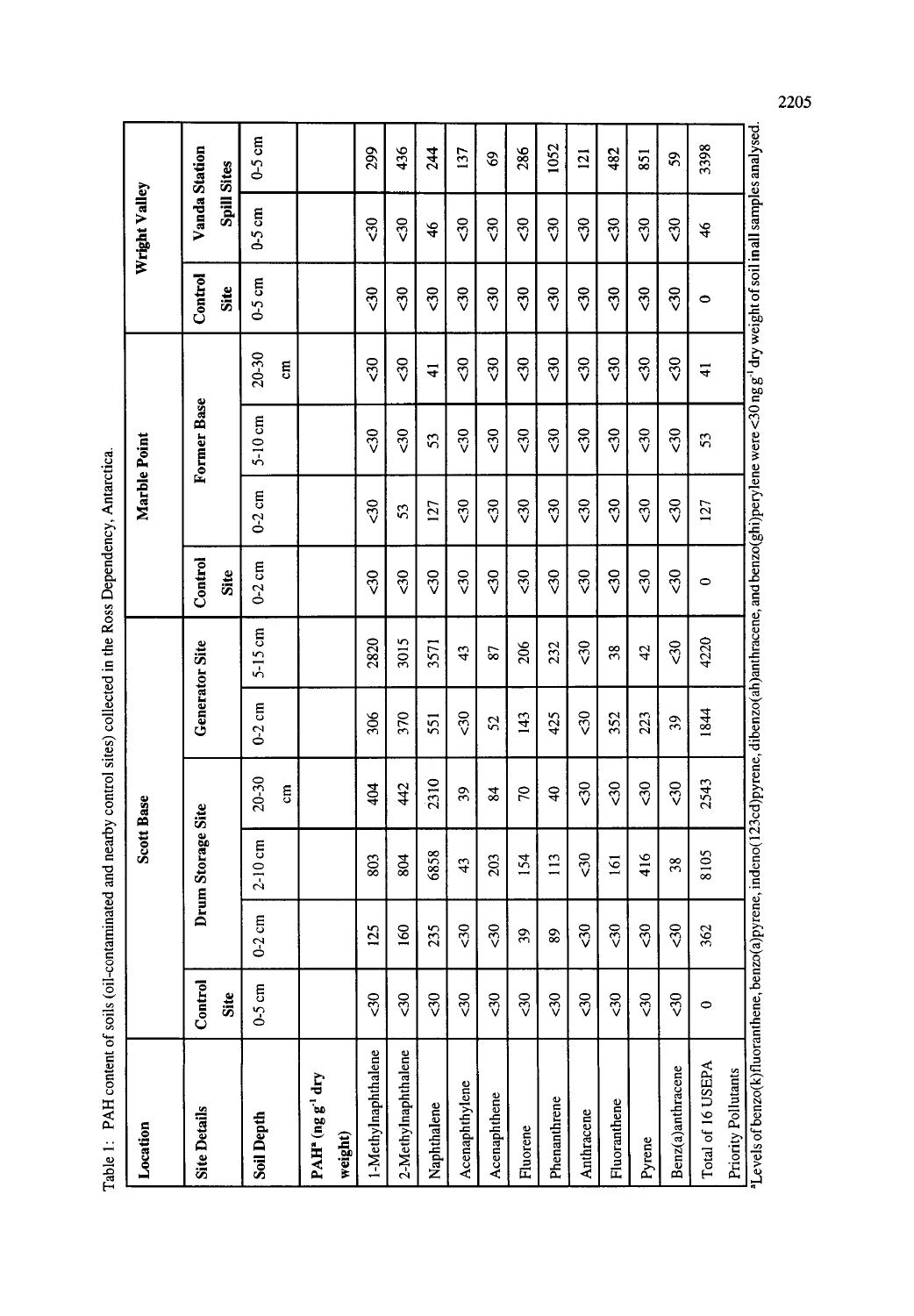The levels of some of the PAH detected in the soils were above the target values for the Dutch clean-up standards which range from 15-45 ng g<sup>-1</sup> dry weight [16]. These target values indicate the level at which the risks of adverse effects on soil functional properties are considered to be negligible. The use of these values to indicate risks in Antarctic soils is questionable. This is because Antarctic soils occur in an environment of low precipitation and severe cold, with unique biological communities [ 17] and as a consequence it is difficult to predict the adverse effects PAH may cause in these soils.

When deposited on soil, PAH have a number of possible fates including volatilisation, photooxidation, bioaccumulation, leaching and microbial degradation [15]. The fate of PAH or hydrocarbons in general in Antarctic soils has been little studied, Volatilisation was considered the major mechanism for removal of fuel oil after application to an Antarctic beach [2]. As the authors measured loss of hydrocarbons from surface soils the significance of leaching of hydrocarbons into subsurface soils as a mechanism for loss may have been underestimated. We have detected PAH (Table 1) and petroleum hydrocarbons in subsurface soils [ 13]. Microbial degradation was not considered a major mechanism for removal of hydrocarbons from the beach sands by Green et al. (1992) [2]. However, we have detected higher numbers of hydrocarbon-degrading microbes in oilcontaminated samples when compared with control soils [9, 13], and hydrocarbon mineralisation activity has been demonstrated in fuel oil-contaminated soils from Scott Base [9] and Marble Point (unpublished). These observations provide indirect evidence that microbial degradation processes *in situ* may be a mechanism for removal of hydrocarbons, including PAH from contaminated Antarctic soils.

In addition to PAH, preliminary data (not shown) indicates that anti-icing agents were present in solvent extracts from fuel-contaminated soils. They were identified by GC/MS as either ethylene glycol or diethylene glycol monoethyl ether but not quantified.

#### CONCLUDING REMARKS

In conclusion, PAH can accumulate in Antarctic soils and migrate into the subsurface. Given the physical constraints of the Antarctic environment it is difficult to predict their fate. In on-going studies we will evaluate the environmental significance of contaminants in fuel-oils on Antarctic soils by determining how the biological, chemical and physical properties of Antarctic soil are modified following fuel oil spills.

# ACKNOWLEDGEMENTS

This work was supported by partial funding under contract no. C09601 from the Foundation for Research, Science and Technology, New Zealand. Antarctica New Zealand provided logistic support.